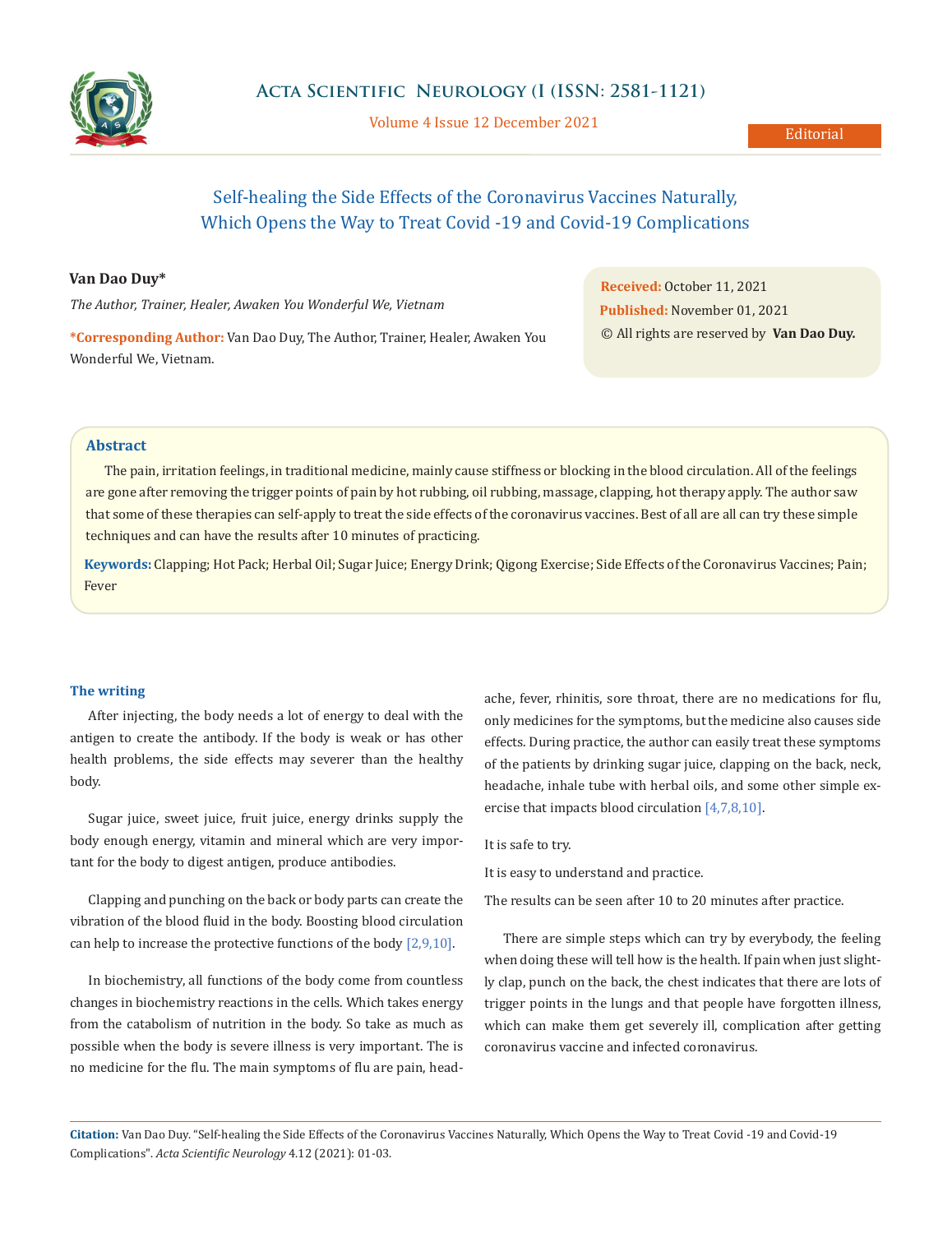| Side effects of the                  |                                           |  |
|--------------------------------------|-------------------------------------------|--|
| coronavirus vaccines                 | The way to self-treating                  |  |
| These are mild and short<br>term     | Drinking a glass of sugar juice or sweet  |  |
|                                      | fruit juice and the                       |  |
|                                      | following instruction.                    |  |
| Painful, heavy feeling               | Slightly clap on it for 10 minutes or     |  |
| and tenderness in the                | slight flap the hands                     |  |
| arm where you had your               | Or slight clap on the table for 10        |  |
| injection                            | minutes                                   |  |
| Headache or muscle ache              |                                           |  |
| Joint pain                           | Clap on the pain areas for                |  |
| Chills                               | After drinking, comfortably clap all      |  |
|                                      | the back, neck, and forehead for 20       |  |
|                                      | minutes.                                  |  |
| Nausea or vomiting                   | A glass of warm sugar juice with a        |  |
|                                      | piece of ginger.                          |  |
| Feeling tired                        | The energy in the body may burn out,      |  |
|                                      | take a glass of sugar or any sweet juice, |  |
|                                      | the tired will gone                       |  |
| Skin rash                            | Apply the hot pack on rash areas.         |  |
|                                      | Press on the lower abdomen for 10         |  |
| Fever (temperature<br>above 37.8°C). | minutes, and clap on the chest and        |  |
|                                      | back for 10 minutes                       |  |
| Swollen lymph nodes                  | The activation of the immune system,      |  |
|                                      | the swollen will has gone when the        |  |
|                                      | body is healed. Just give enough en-      |  |
|                                      | ergy for the body and immune system       |  |
|                                      | to work by drinking then slightly mas-    |  |
|                                      | sage and press in the swollen nodes.      |  |
| Rare blood clots                     | Boost the blood circulation by press-     |  |
|                                      | ing on the hands and foot, clap on the    |  |
|                                      | object, we can see the object vibrate,    |  |
|                                      | so the body and the blood, fluid in the   |  |
|                                      | body circulate and vibrate well, this     |  |
|                                      | can stop the blood clots.                 |  |

**Table 1:** The possible symptom after injecting coronavirus [1-3,12] vaccines and the way to deal with it [4-7,11].

| Severe side effects           |                                                                                                                                                                                                        |
|-------------------------------|--------------------------------------------------------------------------------------------------------------------------------------------------------------------------------------------------------|
| Shortness of breath           | Drink sugar juice can help prevent this.                                                                                                                                                               |
| Rapid heartbeat<br>Chest pain | Slightly clapping on the back and the<br>chest regularly, with the right degree<br>can reduce chest pain and shortness of<br>breath. Do it regularly can temple the<br>chest pain, shortness of breath |

**Table 2:** Severe side effects of the coronavirus vaccines [8,9,12].

The more people do this, the more they boost their health and immune system.

The more they do it, the more they understand how to cope with the covid-19 epidemic, how to prevent and treat covid-19.

- Eat more and drink more to have energy for the body to fight the antigen.
- • Exercise is good, body jogging and many other exercises are too hard for people to practice. Exercise has a main effect on the speed up the blood circulation.
- Slightly tie the legs with an elastic crepe, or a rubber string then takes a walk or walk on the stair to boost blood circulation.
- Clap on the table, or flap the hands for 5 to 10 minutes to shake the body, muscles, and fluid in the body and in the hand
- • Cover the tower on pain areas, using a hairdryer to warm it for 5 minutes, then clap on it comfortably for 10 minutes. Most of the pain and irritation have gone after practicing.
- Before sleep, place an object of 0.5kg on the lower abdomen for 30 minutes, this can create a rhythmic force on the lower abdominal, which creates a rhythmic force on the blood circulation and organs inside. Placing an object on the lower abdominal will facilitate the distribution of the nutritions in the body, repairing of the body, and balancing the metabolism.

## **Conclusions**

The techniques can help people in self-treating and minimizing the effect of injecting vaccines. It is simple to understand and apply to self-treating covid1-19 at home, and self-healing covid-19 complications. The results can be easily seen after 10 minutes of applying, which will open the way to find a natural cure for coronavirus. [4,6,9,11,12].

## **Summary**

Simply dealing with the side effects of the coronavirus vaccines will open the way for finding the real mechanism of covid -19 and chronic illness in the body. This can also easily apply to self-treating covid1-19 at home and self-healing covid-19 complications. The results can be easily seen after 10 minutes of applying, which will help to find real treatment coronavirus.

### **Recent Publications**

Van D. Dao (2018). The hidden relation, clues of autism, ADHD, and depression reveal the cause and possible cure.

**Citation:** Van Dao Duy. "Self-healing the Side Effects of the Coronavirus Vaccines Naturally, Which Opens the Way to Treat Covid -19 and Covid-19 Complications". *Acta Scientific Neurology* 4.12 (2021): 01-03.

02